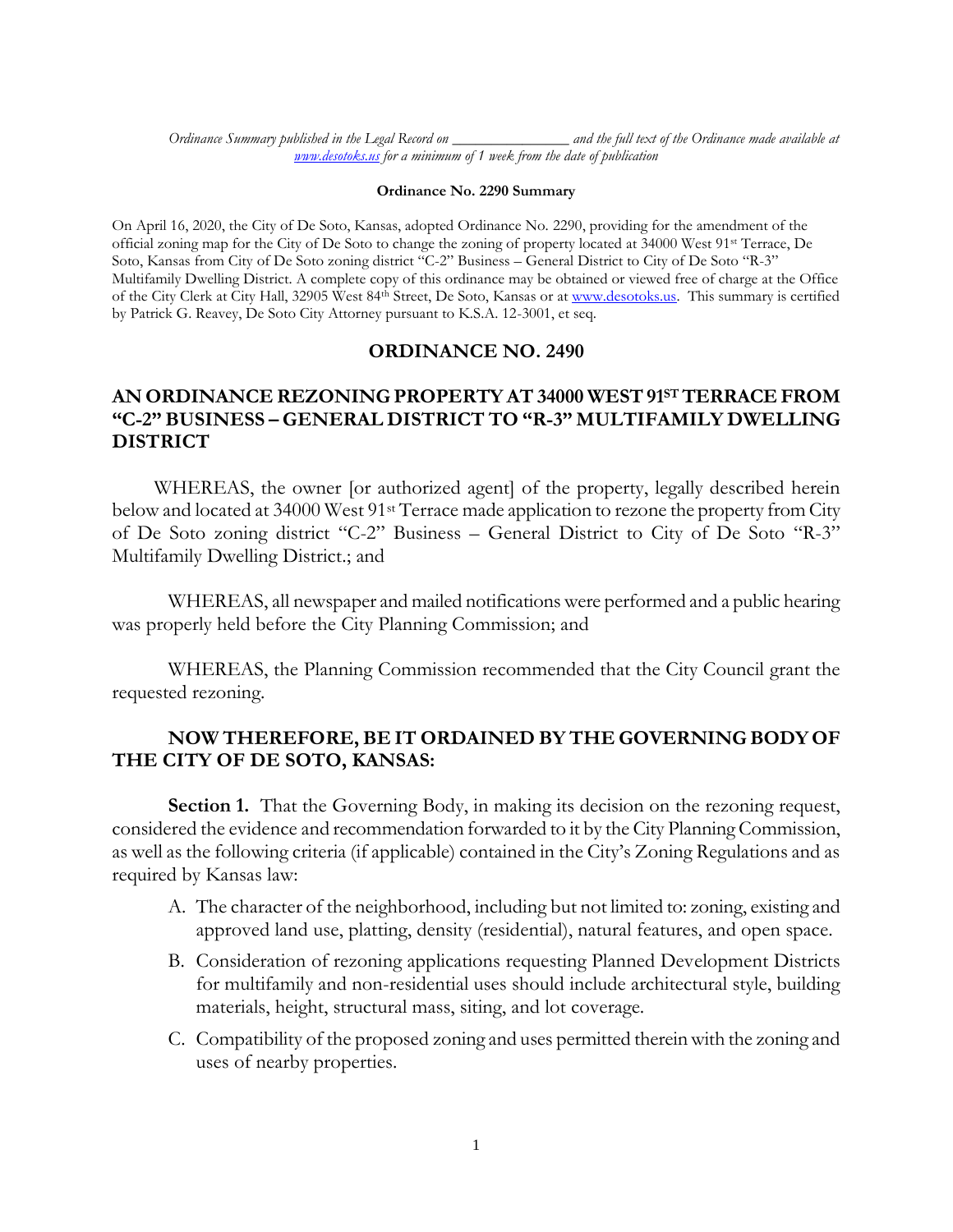- D. Suitability of the uses to which the property has been restricted under its existing zoning.
- E. Length of time property has remained vacant as zoned.
- F. The extent to which there is a need in the community for the uses allowed in the proposed zoning.
- G. The availability and adequacy of required utilities and services to serve the uses allowed in the proposed zoning. These utilities and services include, but are not limited to, sanitary and storm sewers, water, electrical and gas service, police and fire protection, schools, parks and recreation facilities and services, and other similar public facilities and services.
- H. The extent to which the uses allowed in the proposed zoning would adversely affect the capacity or safety of that portion of the road network influenced by the uses, or present parking problems in the vicinity of the property.
- I. The environmental impacts that the uses allowed in the proposed zoning would create (if any) including, but not limited to, excessive storm water runoff, water pollution, air pollution, noise pollution, excessive nighttime lighting or other environmental harm.
- J. The economic impact on the community from the uses allowed in the proposed zoning.
- K. The extent to which the zoning amendment may detrimentally affect nearby property.
- L. The relative gain (if any) to the public health, safety, and welfare from a denial of the rezoning application as compared to the hardship imposed upon the rezoning applicant from such denial.
- M. Consistency with the Comprehensive Plan, Utilities and Facilities Plans, Capital Improvement Plan, Area Plans, ordinances, policies, and applicable City Code of the City of De Soto.
- N. The recommendation of professional staff.

**Section 2.** That the Governing Body hereby adopts the recommendation by the Planning Commission to approve the rezoning of the property at 34000 West 91st Terrace (*See*  below Legal Description) from City of De Soto zoning district "C-2" Business – General District to City of De Soto "R-3" Multifamily Dwelling District.

# LOCATION OF PROPERTY: 34000 W 91st Terrace, De Soto, KS, 66018 LEGAL DESCRIPTION: HIKE 10 COMMERCE PARK REPLAT, BLOCK A, Lot 1